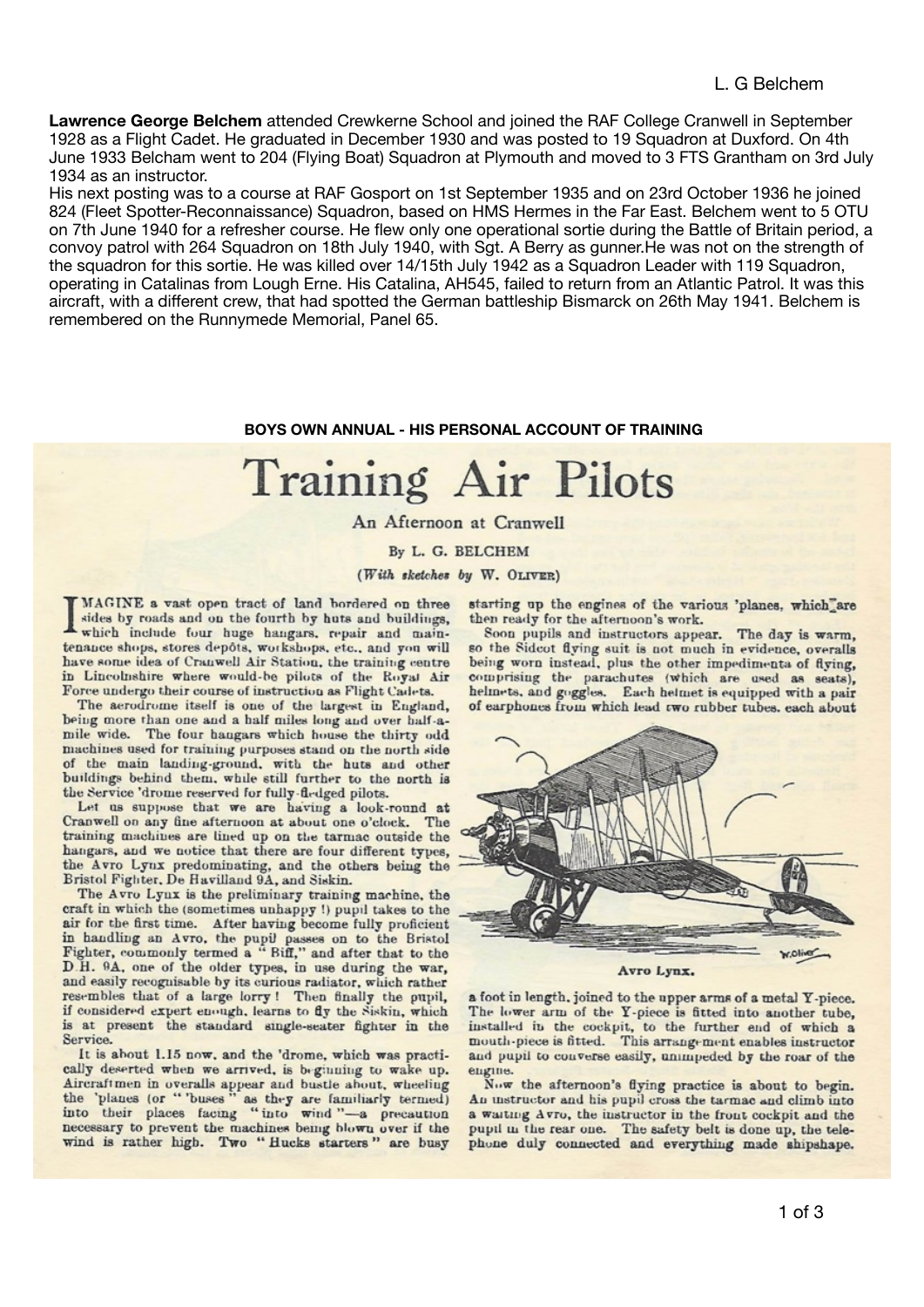## THE BOY'S OWN PAPER

The engine and controls are then tested, chocks waved away. and the 'bus taxied clear of the other machines and out into the open 'drome.

The instructor takes a last look at the wind indicator,



Bristol Fighter.

and glances round the cockpit to make sure that every-<br>thing is in order. Then mechanics who are holding on to the tips of the lower wing are waved away (a salute from one of them indicating that there are no other machines in

the way) and the 'plane taxies forward into the wind. Bouncing across the 'drome till flying speed is attained, she then lifts and climbs smoothly away into the blue.

Whilst we have been watching this particular pupil and his instructor, other 'planes have taxied out and taken off in similar fashion. One by one they go till the landing ground is deserted but for two big. green<br>Handley-Page "Hyderabads." twin-engined nightbombers that happen to be visiting Cranwell from another aerodrome.

Each of the training machines, on gaining suf-<br>ficient height, swings round to the right. Some then climb still higher and fly away from the landing-<br>ground to practise various maneuvres at a safe distance from the 'drome (thus avoiding the risk of accidents resulting from undue congestion of aircraft<br>in a small area). The remainder simply sweep right

round and prepare to land again. These latter, of course, are doing landing practice—an important part of the business of learning to fly!

Beneath the wind indicator on the 'drome we notice a small coloured flag. The purpose of this is to show the



Siskin Single-Seater Fighter.

direction of the circuit which is to be made after taking off from the aerodrome-a red flag for a left-hand circuit and a blue flag for a right-hand circuit. To-day it is the blue flag that is in evidence, indicating to the pilots that a righthand circuit is to be made.

Among the machines coming in to land we notice a two-seater Siskin. The standard Siskins. of course, are single-seater fighters, but for training purposes these are fitted with an extra cockpit so that an instructor can go up with the pupil. The Siskin makes a good landing

(which is not particularly easy to do on this type of machine), but a D.H. 9A which follows a few moments later bits the ground wheels first and bounces across the 'drome in a very jolty fashion-a had landing, that! The correct way to land is "wheels and tail together" that is, the tail-skid and the rubber-tyred wheels should touch the ground simultaneously. Provided this is<br>effected so that the machine drops on to the ground<br>from a beight of about 6 inches, the landing will be smooth and gentle, but if the machine drops from, say, 18 inches it "pancakes" down with an unpleasant jolt.

Now an Avro has landed a short distance in front<br>of the hangars. We notice that the instructor is getting out, so evidently the cadet is going solo-off into the blue alone ! He taxies his Avro out ready to take off, then as he opens out his engine to a roar the 'bus skims across the ground, lifts, climbs, and swings<br>round in a right-hand circuit, on the completion of which

the pupil throttles his engine down and glides into land.

The machine is, however, at such an altitude that a straight glide would take it well down the 'drome where the



instructor, who is watching from one of the hangars, could instructor, who is watching from one of the hangars, could<br>not see the landing properly, so the pilot swings the nose of<br>the machine round and side-slips, coming down sideways<br>after the manner of a crab. This is a method o

in front of the hangars.

A few minutes later he takes off again. climbing straight away from the 'drome until, swinging<br>round, he passes upwards through a cloud bank and disappears, to carry out various evolutions.

Glancing round the sky. we can see several 'planes performing aerobatics. One, for instance, is coming down in a spin. another is just completing his third loop in succession, a third is doing half-rolls, and yet another is gliding down in a series of S-bends, practising forced landings.

Now the first period of flying practice is over. and one by one the homeward-bound 'planes are coming into land, like bees returning to the hive. One after

another they drop to the ground and taxi right up<br>to the petrol dumps until the latter are ringed by<br>machines with tanks waiting to be filled. When all are home, flying kit is put away, flying log-books filled up, parachutes returned to store, and the cadets who have been flying march away to some other of their various activities, while a fresh batch of cadets take their places in the machines.